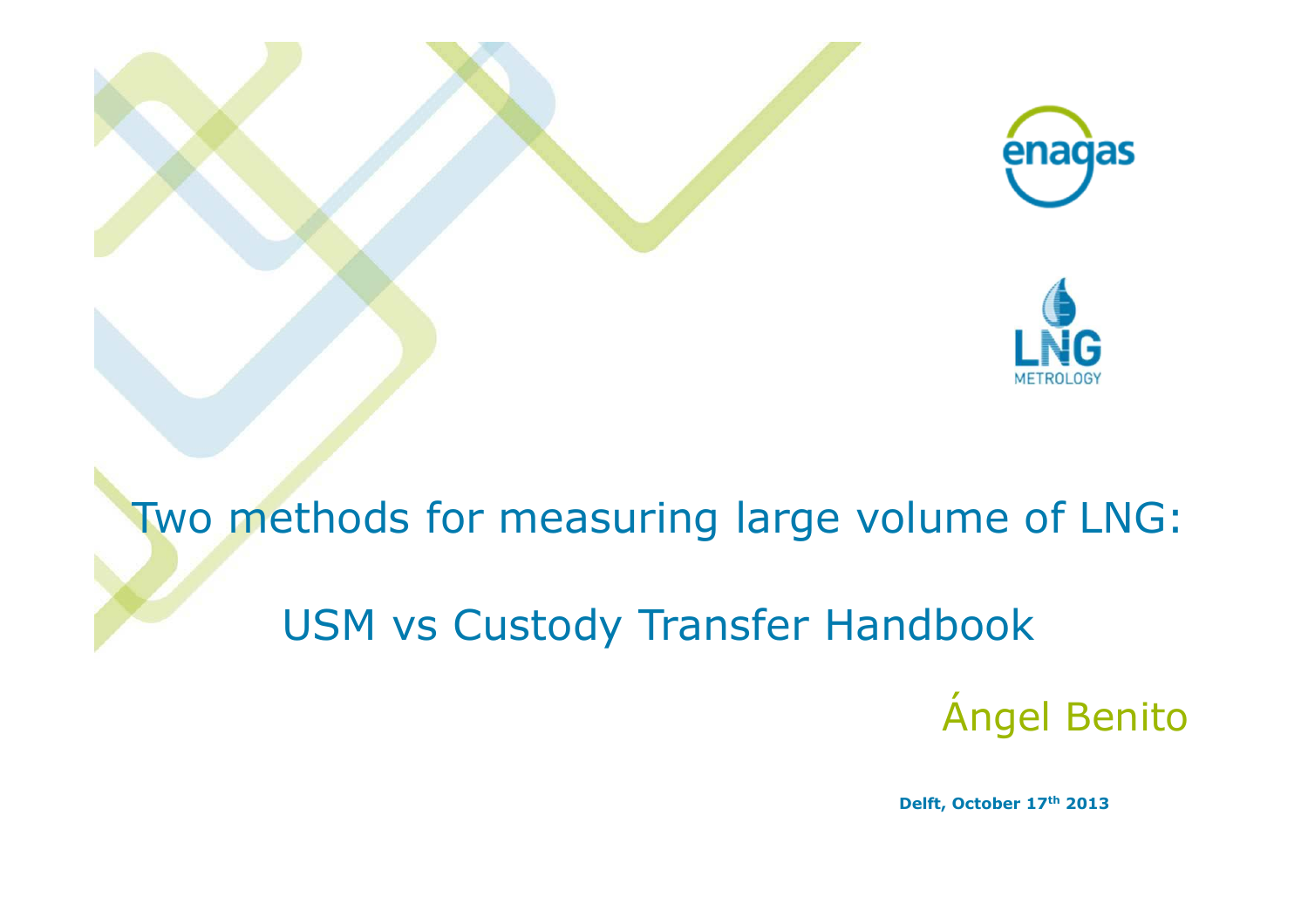

### Introduction

#### **Current Volume Measurement**



**Volume OF THE SHIP**

\n
$$
Jship = \sum \text{V tank} i
$$
\n**W**

\n

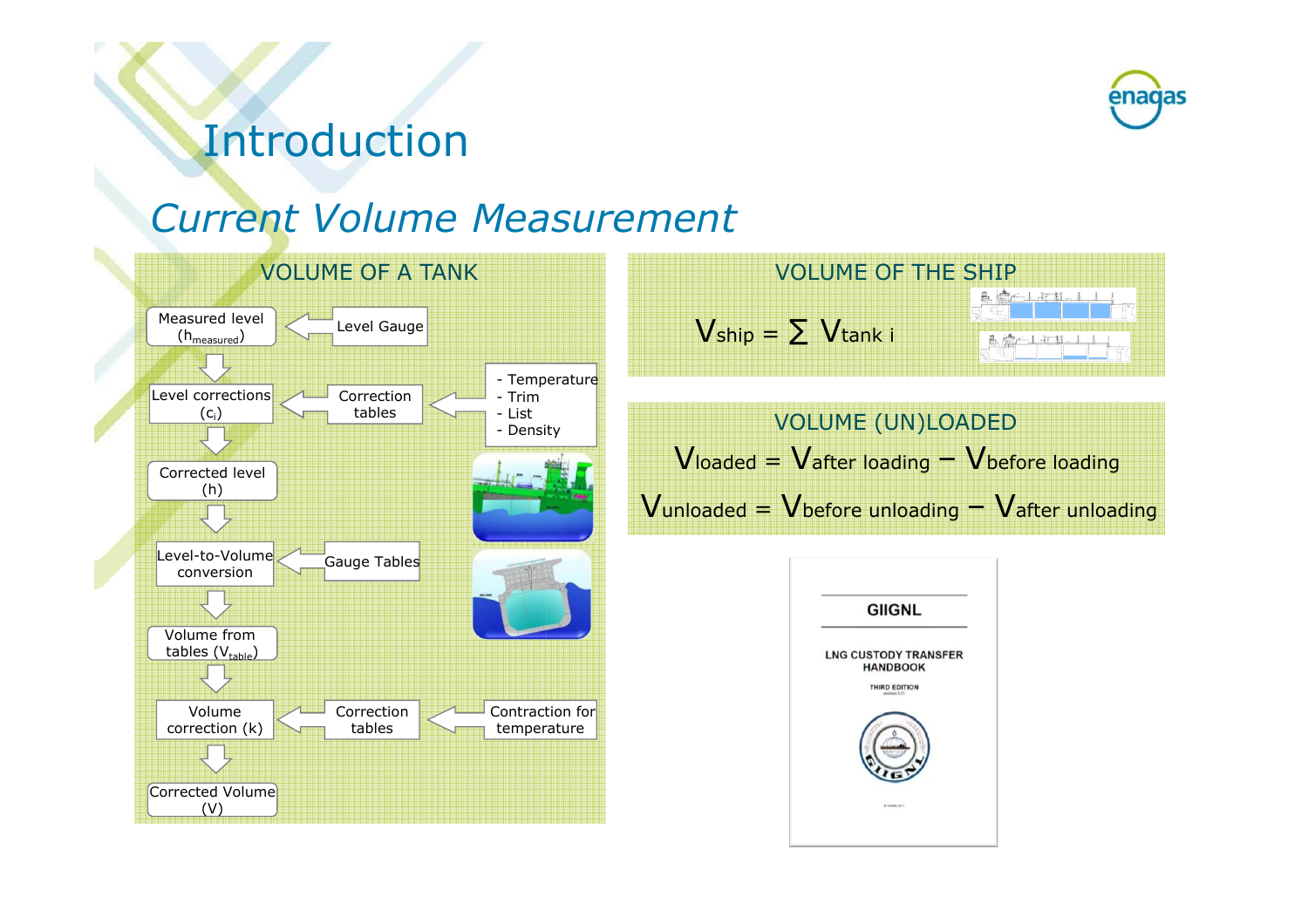### Introduction

#### **Volume Measurement using an USM**







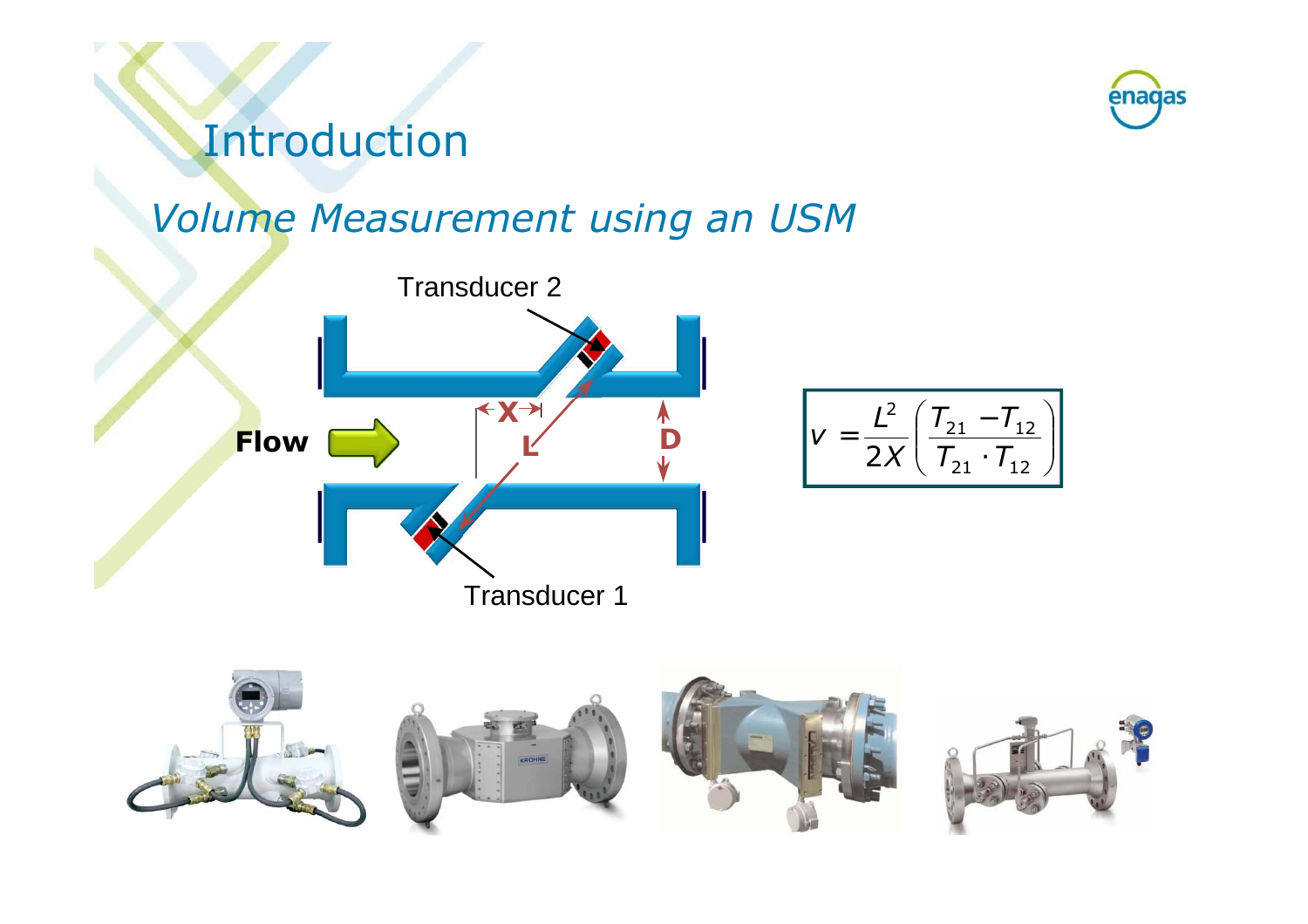# enagas

# **Project location** Enagás Terminal: Cartagena

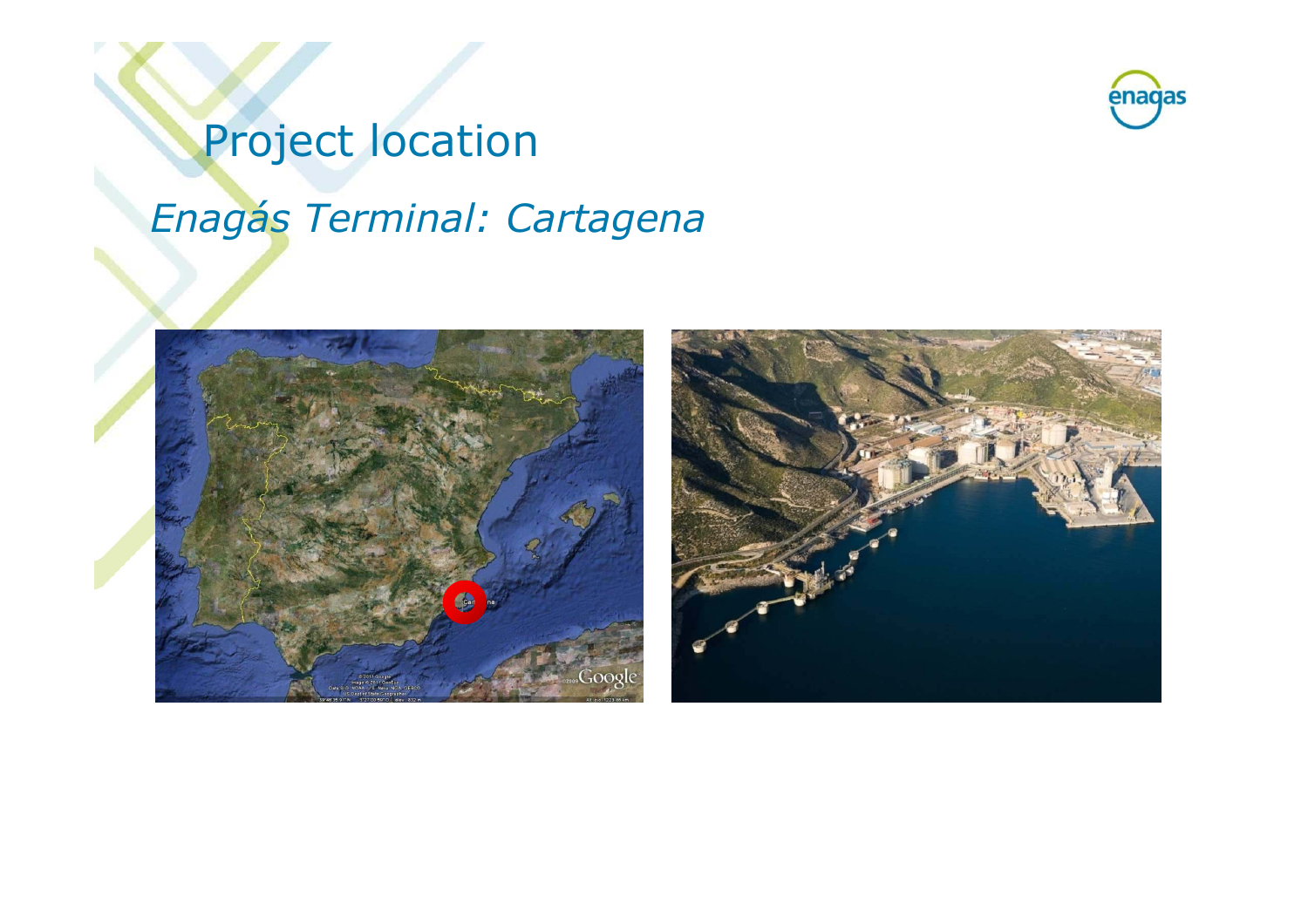# enagas

### **Flowmeter Characteristics**





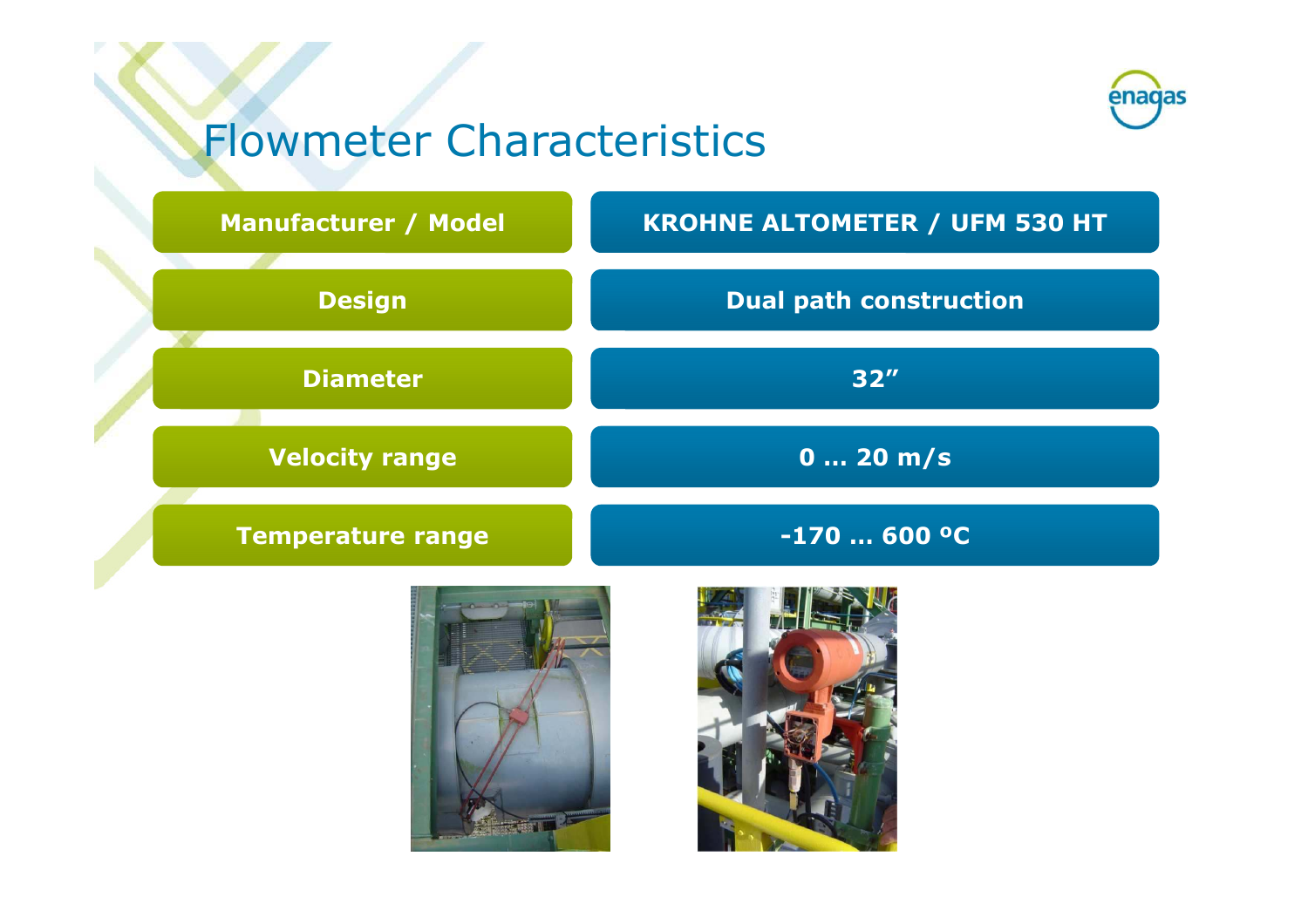

## **Comparison of Results**

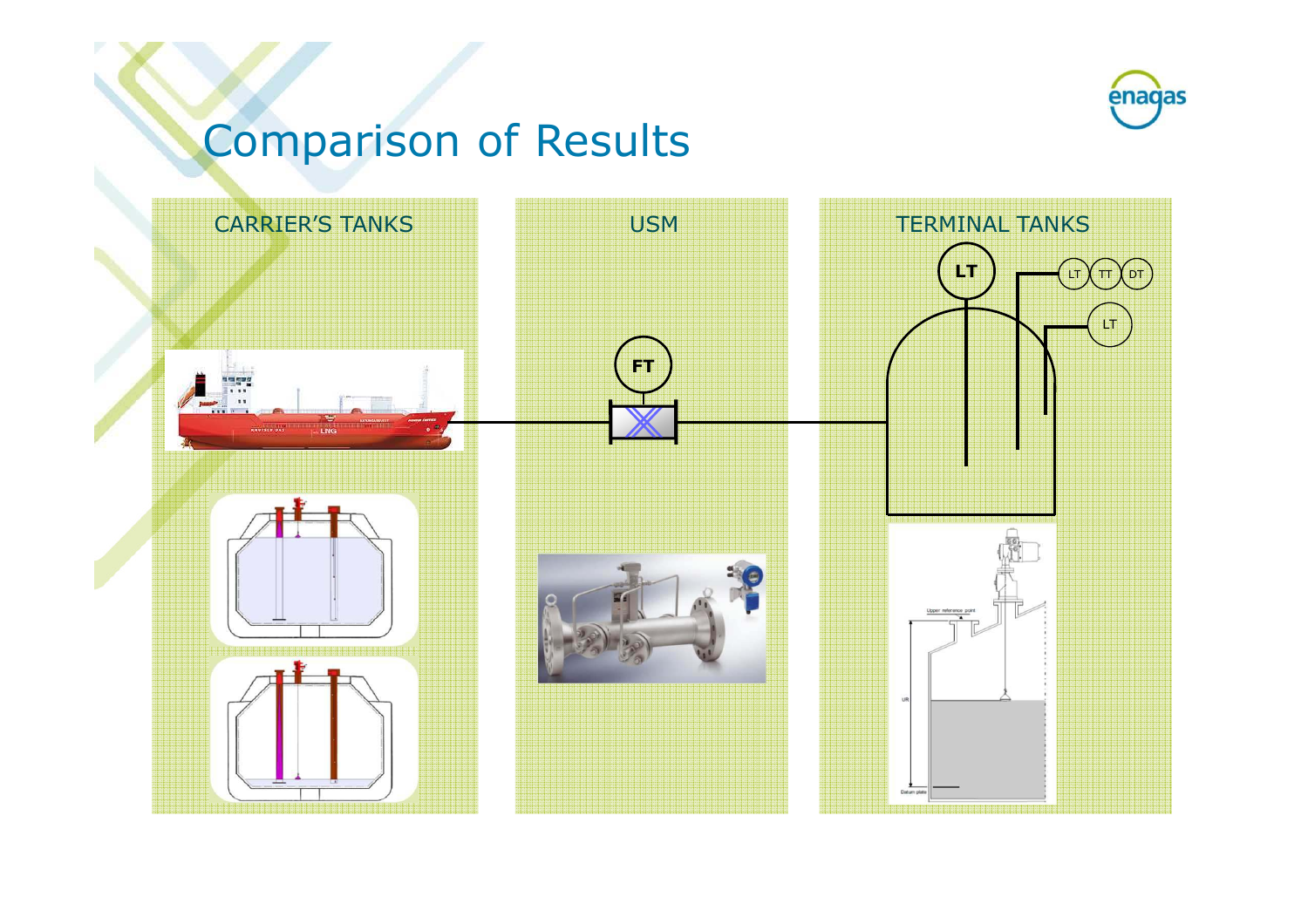

Two measurements are comparable if  $E_n \leq 1$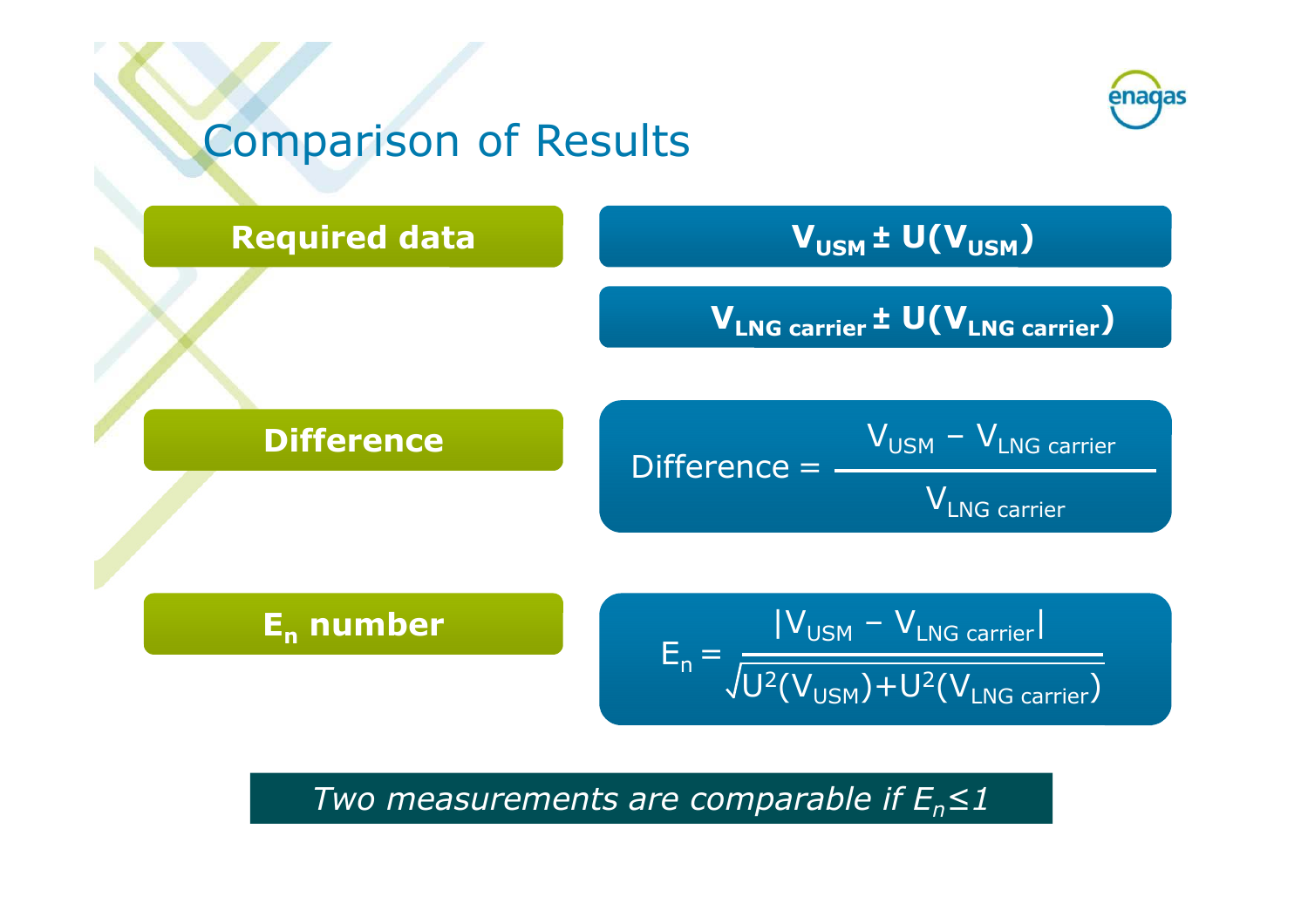**Results** 



- April 2011 April 2013
	- Suitable scenario only in 12 unloadings
- Two comparisons:  $\bullet$ 
	- **USM-Terminal tank & USM-LNG carrier**

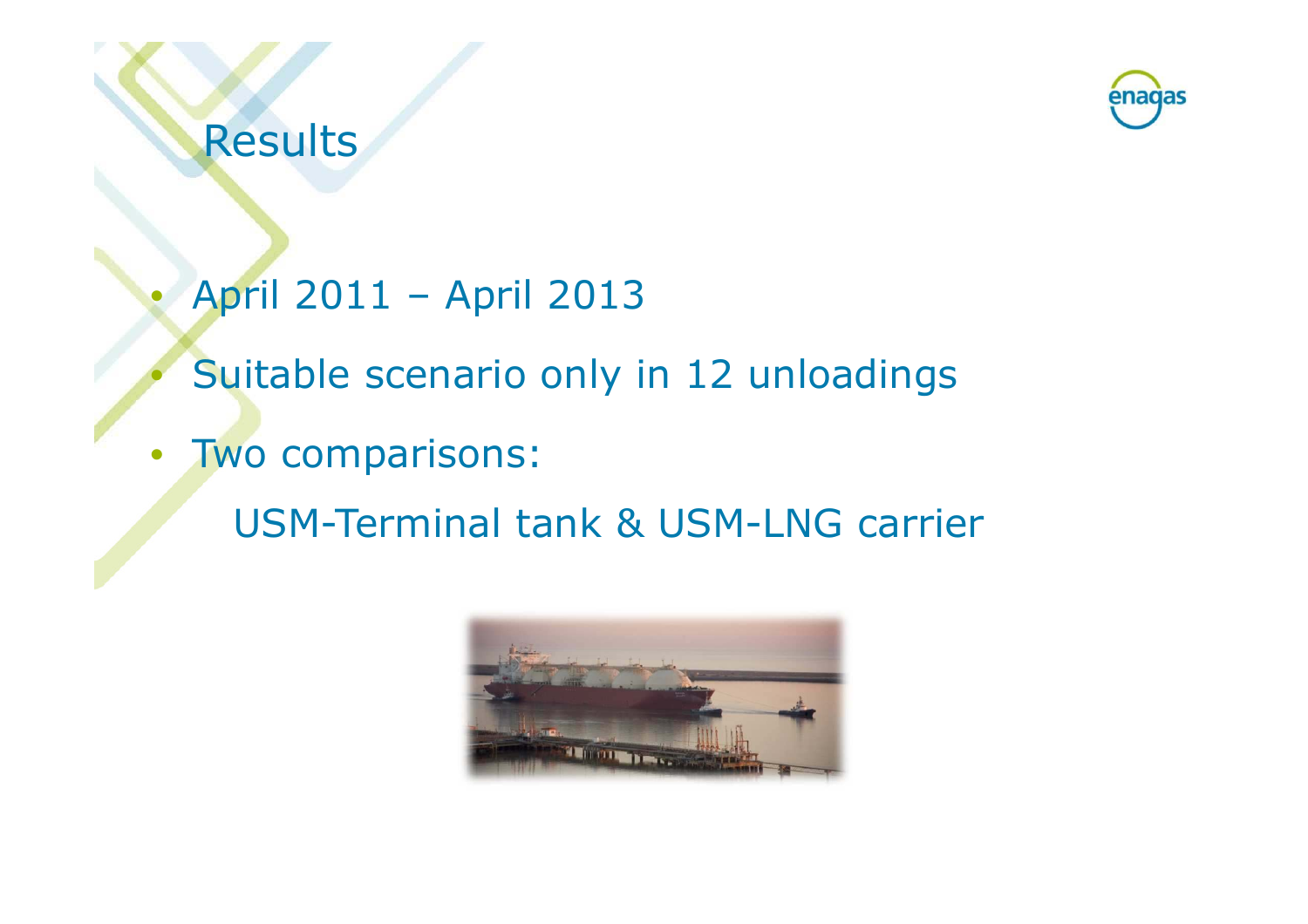### **Results**



#### **Comparison USM vs Terminal tank**

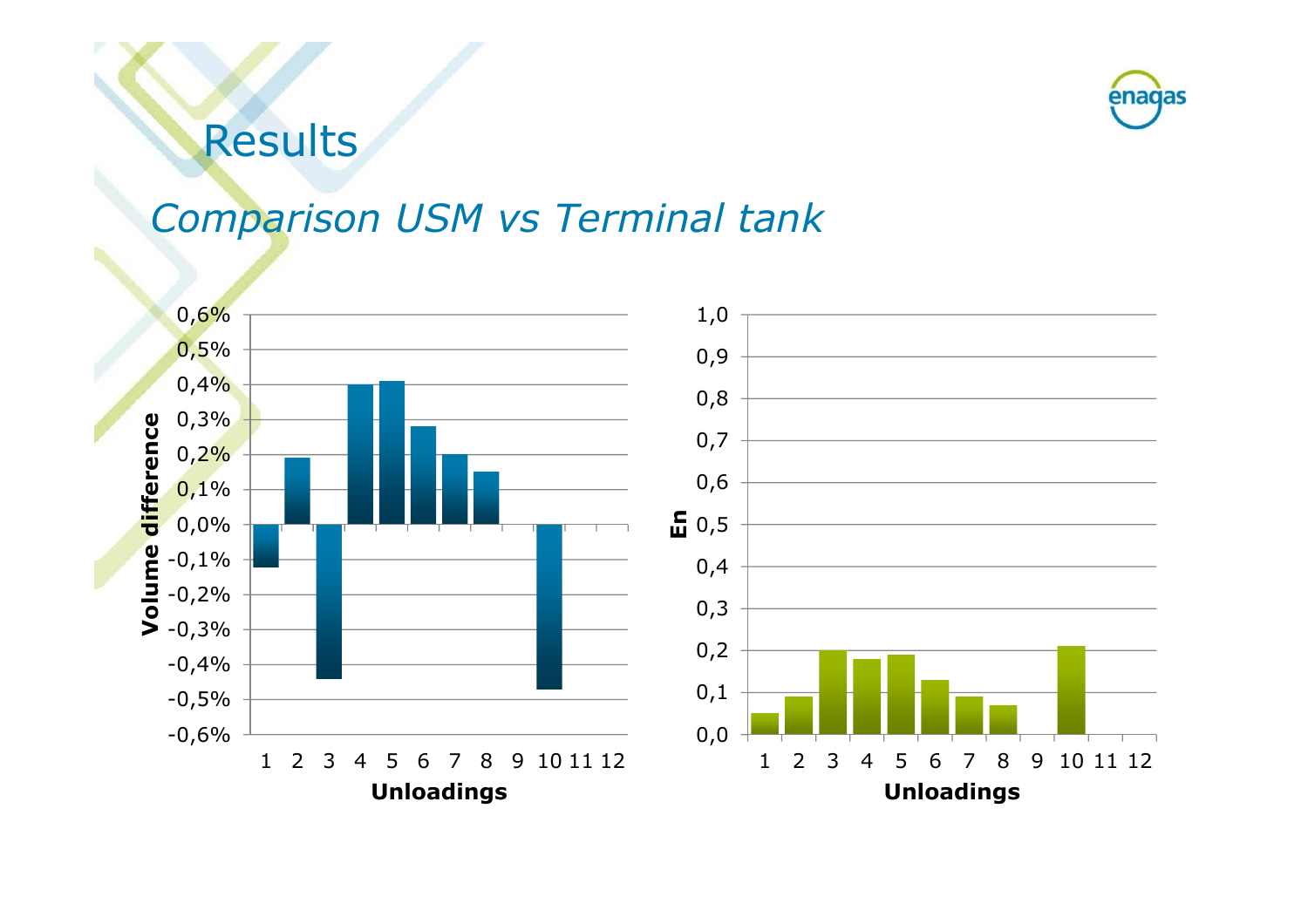### **Results**



#### **Comparison USM vs LNG carrier**

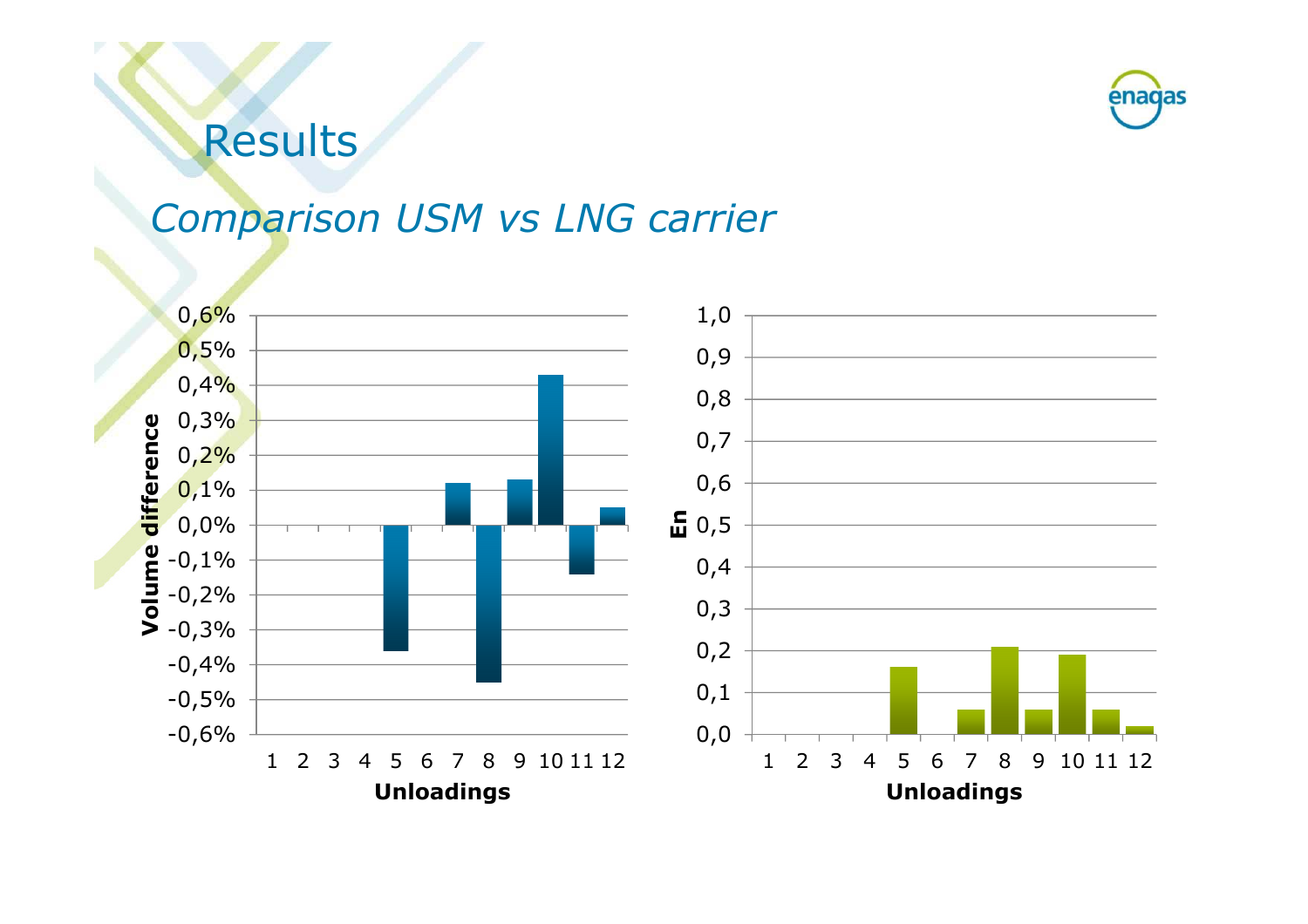### **Conclusions**



- Tests on LNG volume measurement have been carried out comparing Ultrasonic Flowmeter with Terminal tank instrumentation and LNG carrier instrumentation on board.
- An Ultrasonic Flowmeter, 2 path and 32", has been calibrated with water, traceable to VSL (The Netherlands). The flow measurements have correction for temperature and NRe.
- Results from 12 comparisons allow us to ensure that measurements are statistically comparable  $(±0.5\%)$ .
- The suitable location for the USM would be in the berth, instead of the current location in the input pipe of one tank.
- The validity of the USM measure should be supported by the following:
	- Reduction of the USM uncertainty
	- Synchronism between the carrier unloading and the USM measurement